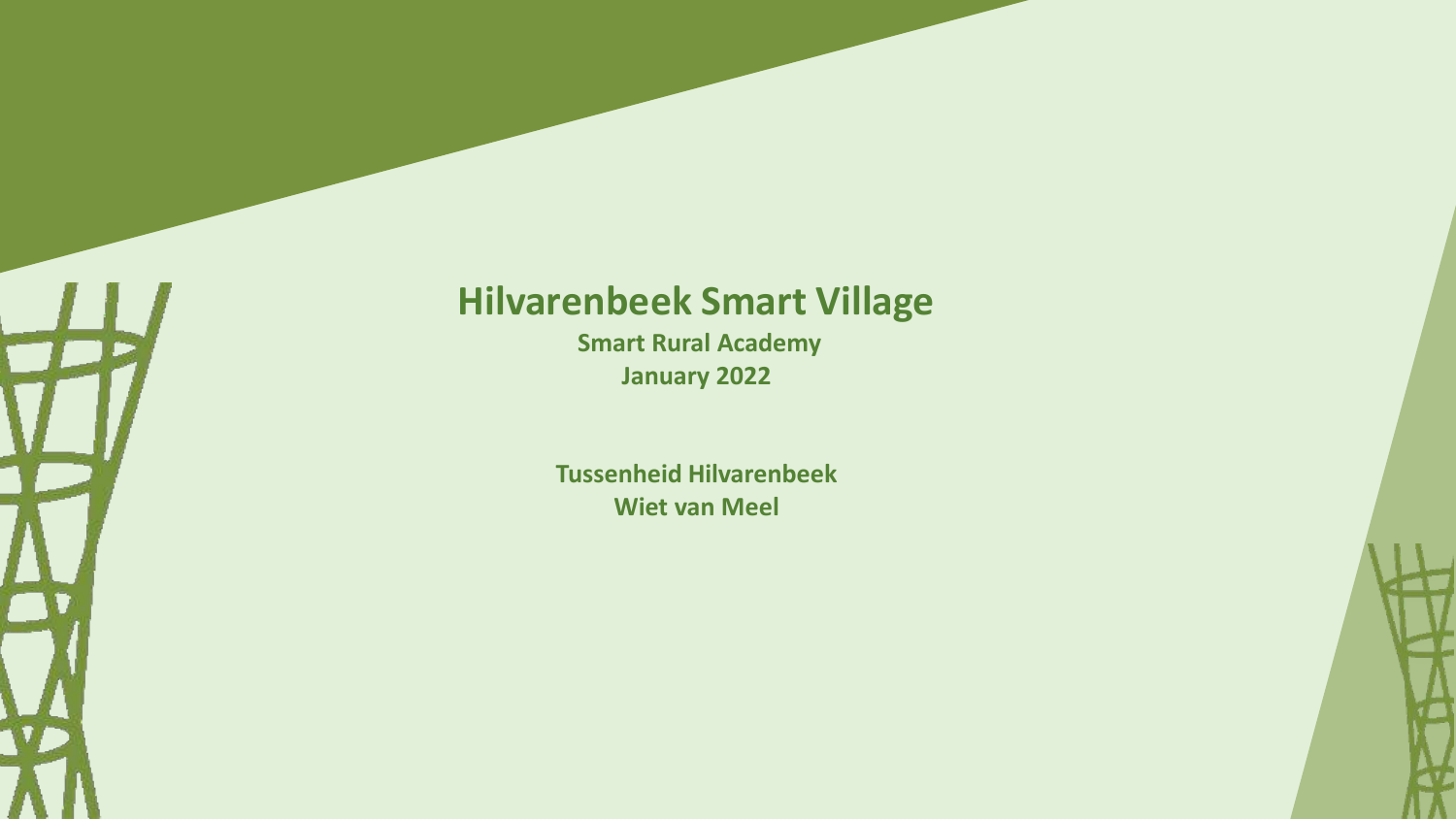

### **Hilvarenbeek : Facts and figures**

Legenda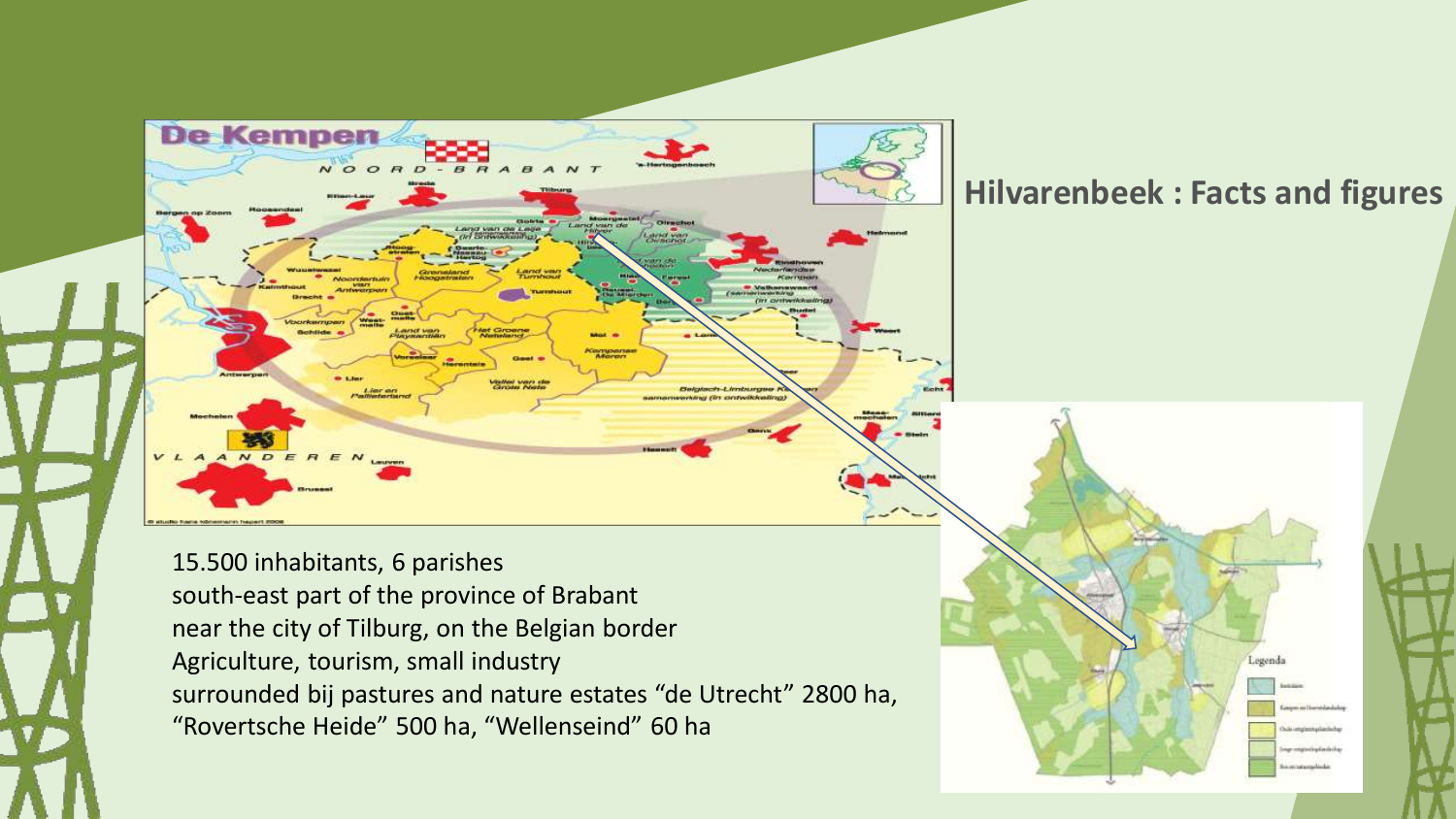**Increasing recognition of citizens' initiatives by governmental and private organizations**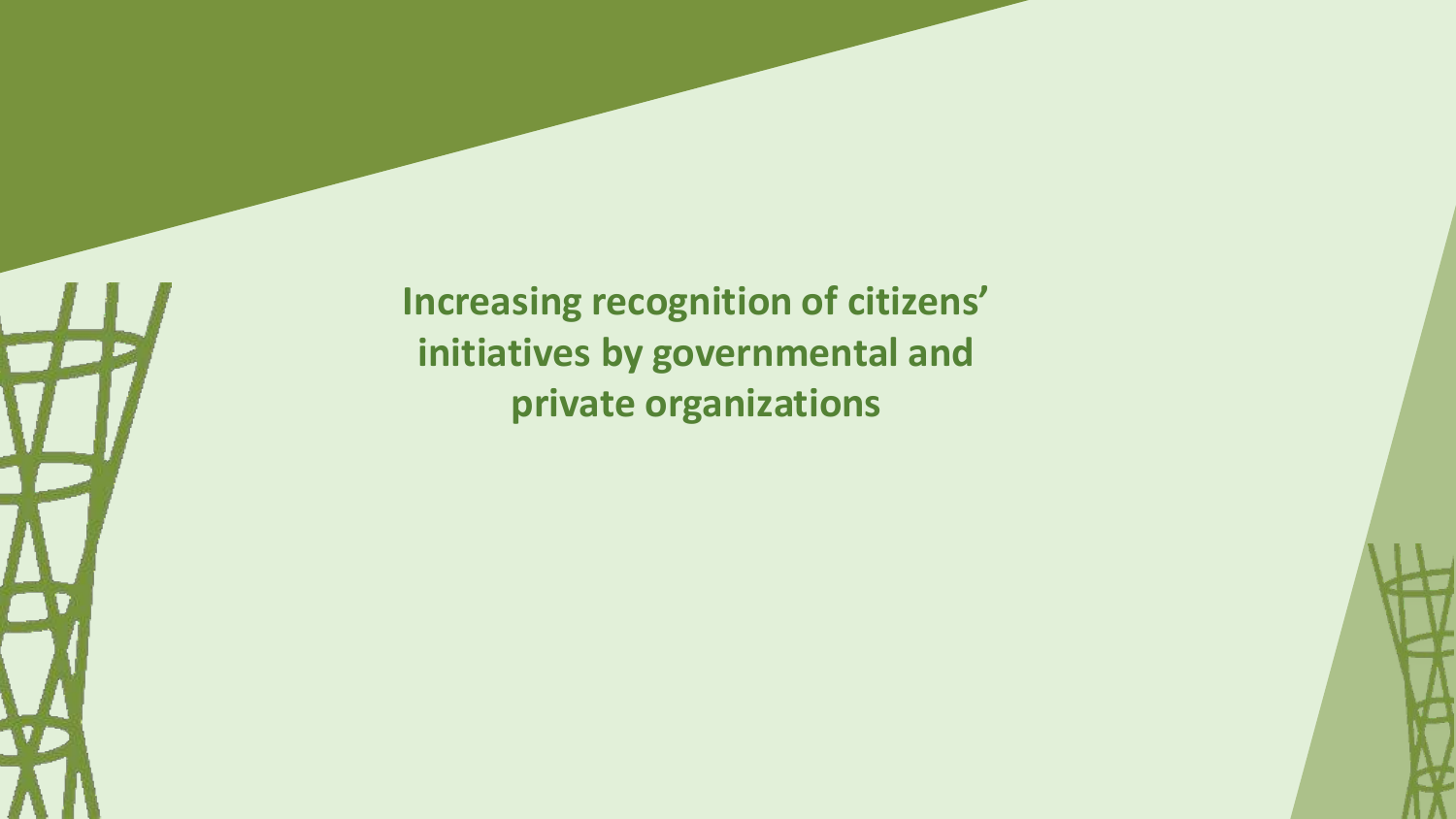# **Working method Hilvarenbeek Smart Village**

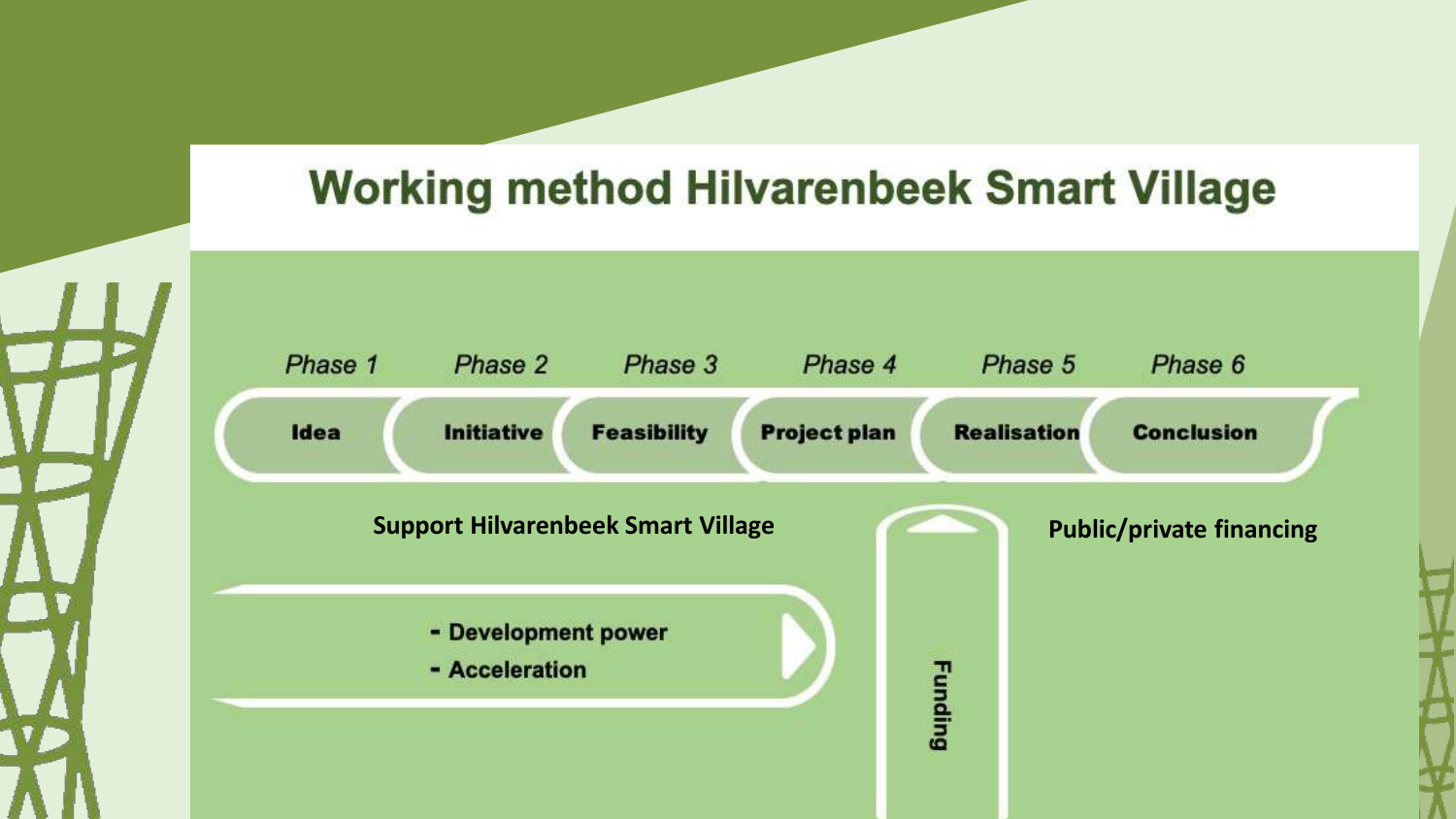

**Working Smart Village Hilvarenbeek Fund 2021 - 2025** 

Ministery Agriculture, Nature and Public Health: EU - CAP - Green Deal, Provincie Noord-Brabant: pilot transition rural areas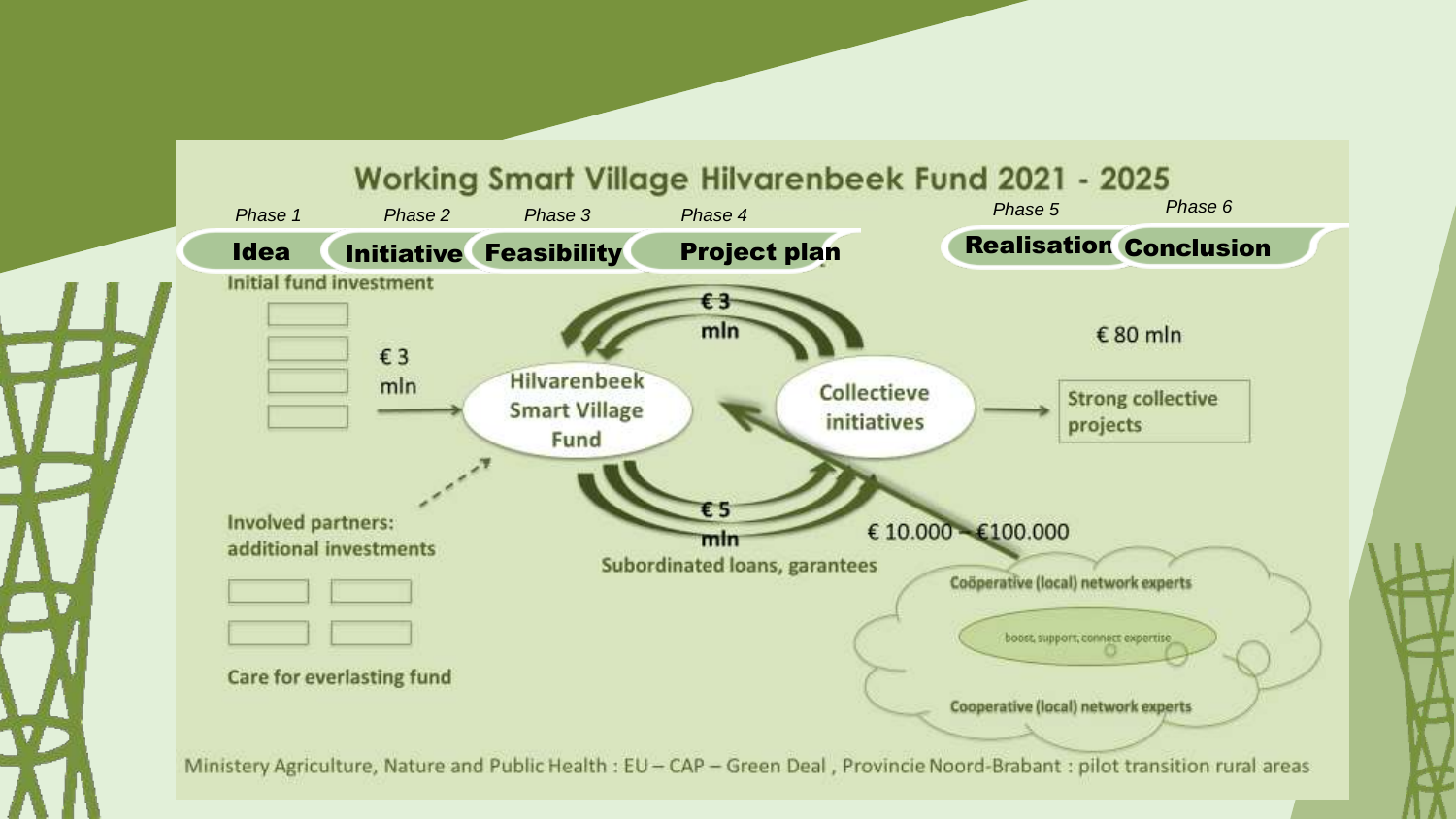# **Local network experts :**

- **Spatial planning**
- **Environmental policy**
- **Community building**
- **Business administration**
- **Public administration**
- **Legal affairs**
- **Communication**
- **Financing matters (private-public)**
- **Etc.**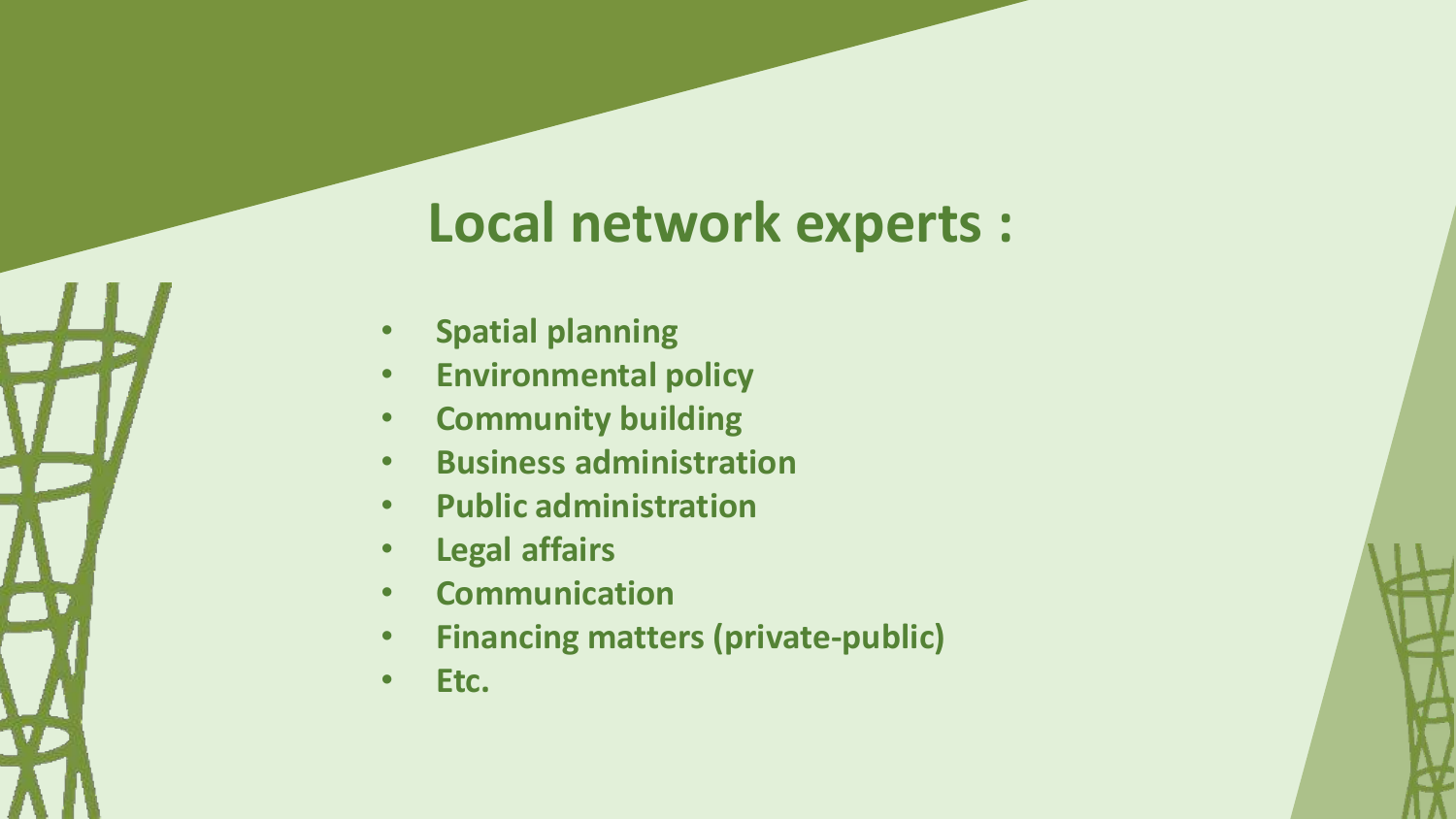### **Some realised physical projects (approx € 50 mln) 2019 : Dutch National Village Renewal Price:**

*"Tussenheid Hilvarenbeek translates, in different and balanced ways, sustainability into practice by connecting elements of societal (People), economic (Profit), and spatial (Planet) surroundings/aspects".* 

People : - Hilverglas, fiber coöperative: connect all premises

- multi-functional elementary school in church; innovative energy cultural heritage
- housing projects for elderly and youg families in several parishes
- purchase and renovation local community centers
- Profit : cooperation and local branding 400 local enterprises - investments in leisure activities and facilities
- Planet : Hilverstroom, rescoop : production energy (sun, manure, wind, water), saving energy (social housing) and education
	- Coöperative nature farmers: agriculture, nature conservation; reduction nitrogen deposition
	- "De Utrecht" 3800 ha sustainable development programme; education; farming; leisure; soil,e/g/
	- Climate actions on soil (inner-outfields) and inclusive-circular farming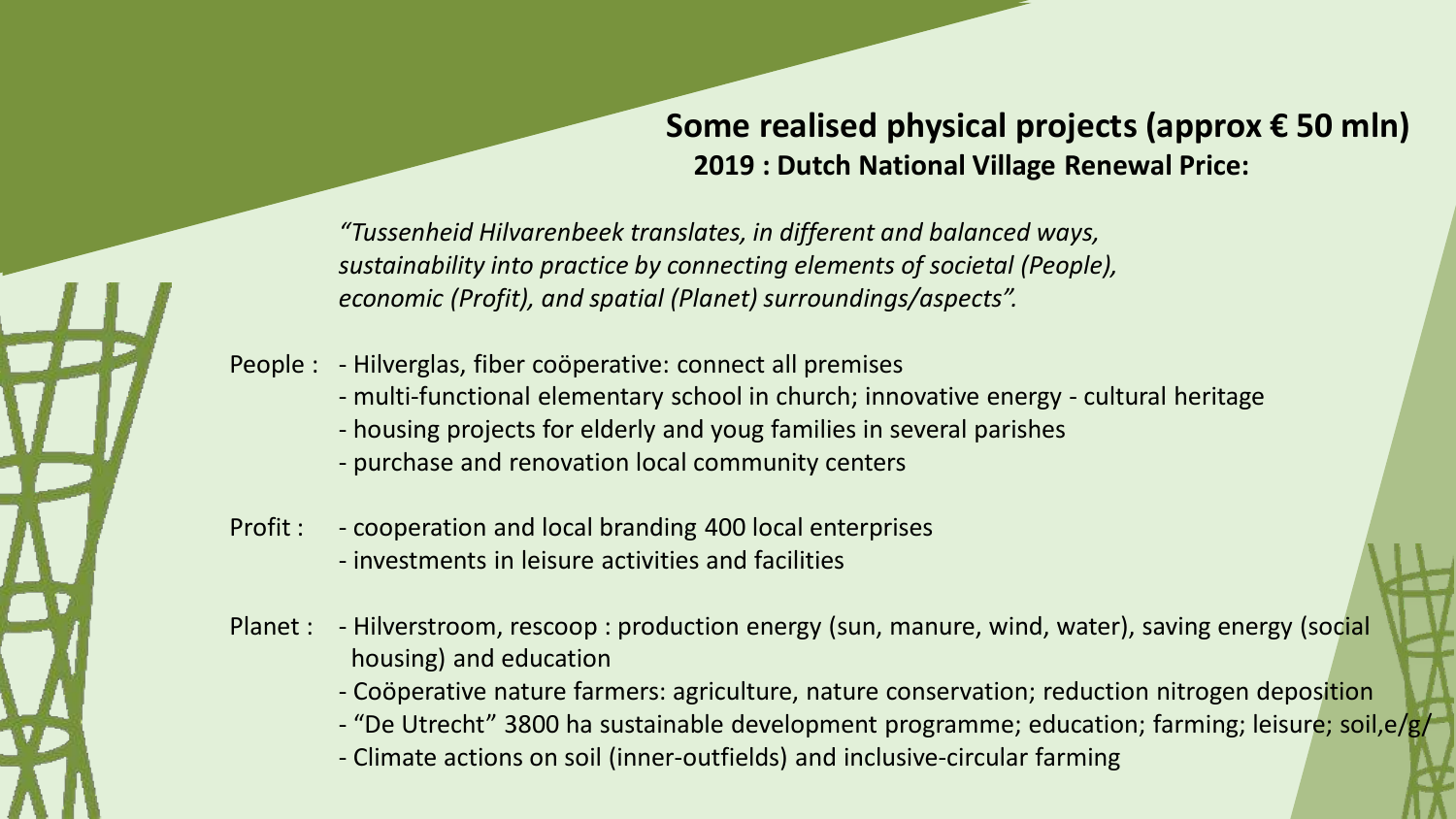### **Some realised social projects**

People : - in all parishes local care-service/consultancy elderly and disabled

- Activities youngsters-elderly
- Social diners : low cost diner combined with hikingtour Art in Nature (yearly 15.000articipants)
- Welcome activities newcomers
- Art-in-residence : foreign artists contribute local performance
- Profit : Yearly meeting all entrepreneurs, workinggroups on theme's
	- Roefelen : groups childrens (10-12 year) visit in all parishes local firms
	- Firms meet firms : scheduled visit program
- Planet : Energy-Climate symposia
	- Yearly local Food & Climate festival
	- Bio-diversity tours
	- Clientgroups biological farms